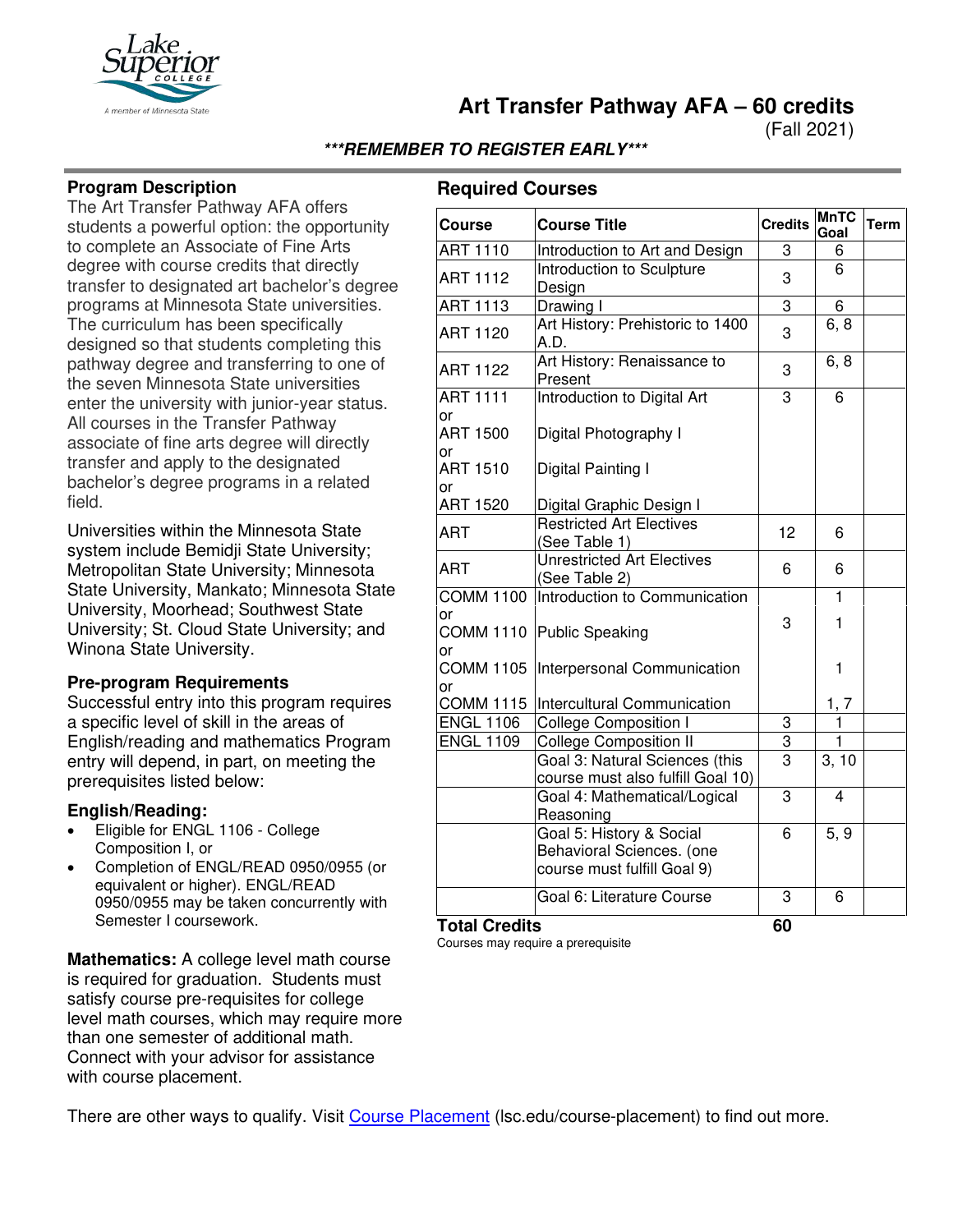

## **Art Transfer Pathway AFA – 60 credits**

(Fall 2021)

### **\*\*\*REMEMBER TO REGISTER EARLY\*\*\***

### **Table 1**:

Restricted Art Electives - 12 minimum credits required. Select a minimum of 4 courses from below.

Student must select a minimum of one 2 dimensional course and a minimum of one 3 dimensional course.

| <b>Course</b>   | <b>Course Title</b>      | <b>Credits</b> |
|-----------------|--------------------------|----------------|
|                 | 2-Dimensional Art        |                |
| <b>ART 1168</b> | Painting I               | 3              |
| <b>ART 1500</b> | Digital Photography I    | 3              |
| <b>ART 1520</b> | Digital Graphic Design I | 3              |
| <b>ART 2113</b> | Drawing II               | 3              |
|                 | <b>3-Dimensional Art</b> |                |
| <b>ART 1138</b> | Ceramics I               | 3              |
| <b>ART 2100</b> | Sculpture                | 3              |

### **Table 2:**

Unrestricted Art Electives: Choose a minimum of 6 additional credits of studio art courses**.**

| <b>Course</b>   | <b>Course Title</b>         | <b>Credits</b> |
|-----------------|-----------------------------|----------------|
| ART 1111        | Intro to Digital Art        | 3              |
| ART 1125        | Watercolor                  | 3              |
| <b>ART 1160</b> | Painting I                  | 3              |
| ART 1162        | Introduction to Fused Glass | 3              |
| <b>ART 1165</b> | Metal Art Jewelry I         | 3              |
| ART 1138        | Ceramics I                  | 3              |
| ART 1500        | Digital Photography I       | 3              |
| ART 1510        | Digital Painting I          | 3              |
| <b>ART 1520</b> | Digital Graphic Design      | 3              |
| ART 2100        | Sculpture I                 | 3              |
| ART 2102        | Sculpture II                | 3              |
| ART 2112        | <b>Watercolor II</b>        | 3              |
| ART 2113        | Drawing II                  | 3              |
| ART 2139        | Ceramics II                 | 3              |
| ART 2140        | Ceramics III                | 3              |
| ART 2165        | Metal Art/Jewelry II        | 3              |
| ART 2168        | Painting II                 | 3              |
| ART 2500        | Digital Photography II      | 3              |
| ART 2510        | Digital Painting II         | 3              |
| <b>ART 2521</b> | Digital Graphic Design II   | 3              |

## **Program Outcomes**

Upon graduation, students will be able to

- 1. Create, perceive, and respond to art utilizing a critical foundation of art knowledge and skills.
- 2. Demonstrate advanced techniques of personal expression and the ability to think more critically and creatively.
- 3. Address concrete and abstract ideas with creative problem-solving skills.
- 4. Demonstrate a balanced exposure of art which includes studio courses in 2-D and 3-D mediums.
- 5. Demonstrate an understanding of art in a historical context.
- 6. Demonstrate a critical foundation of knowledge that broadens the individuals' definition of art.

A student completing Lake Superior College's Art Transfer Pathway AFA and transferring into a designated bachelor's program in art at a Minnesota State university will have junior standing and may complete the bachelor's degree within an additional 60 credits. You will be able to transfer to the following designated majors at Minnesota State universities:

| Studio Arts, BA                    |
|------------------------------------|
| Art, BA; Art BFA                   |
| Art, BA                            |
| Art: Studio Emphasis, BA           |
| Art, BFA; Art (AFA Completer), BFA |
| Art: Studio Art, BA                |
|                                    |